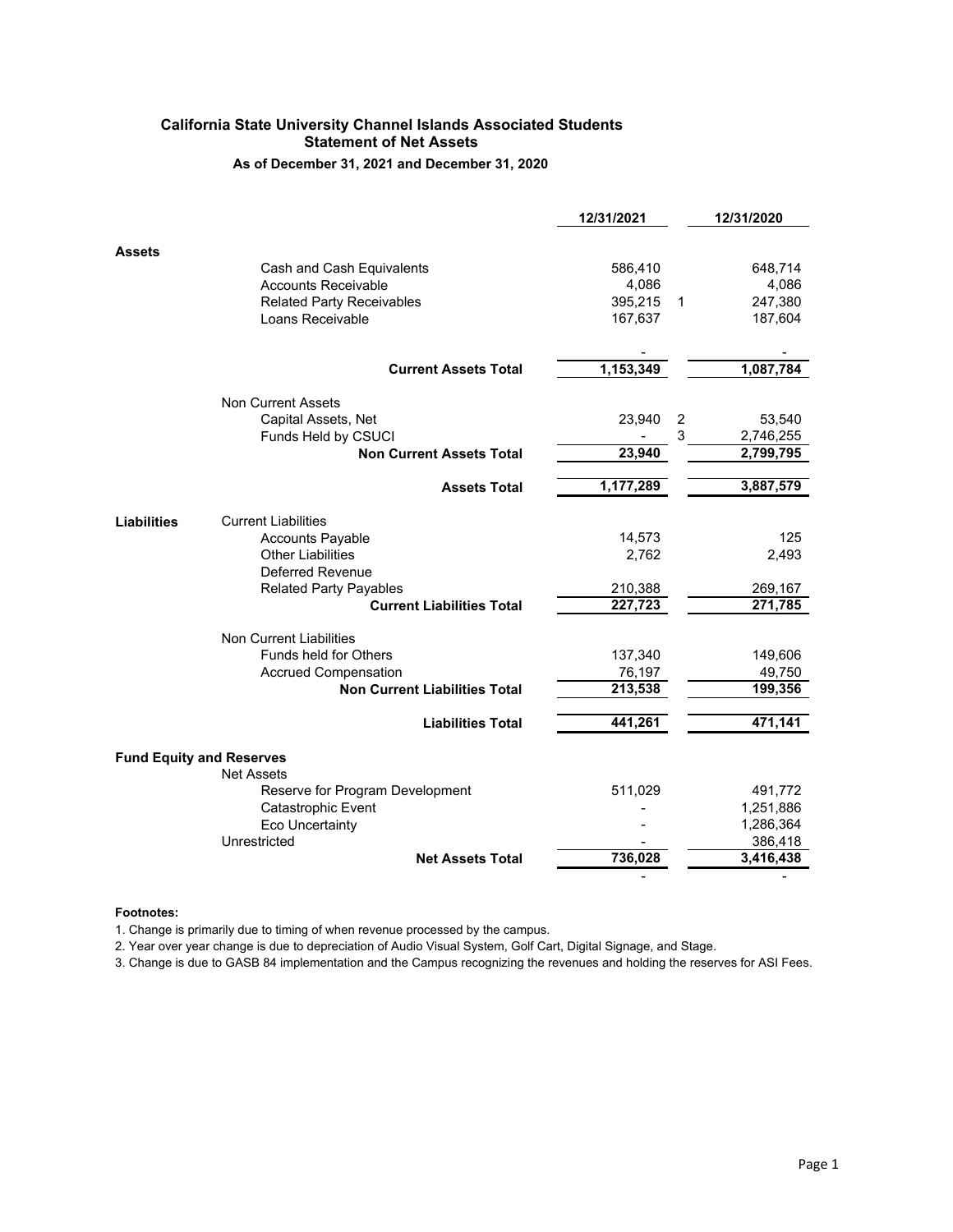## **California State University Channel Islands Associated Students Statement of Activity Compared to Budget As of December 31, 2021**

|         |                                | <b>FYTD Actuals</b> |                | <b>FYTD</b><br><b>Budget</b> | <b>FY Budget</b> | % used FY |
|---------|--------------------------------|---------------------|----------------|------------------------------|------------------|-----------|
| Revenue |                                |                     |                |                              |                  |           |
|         | AS Fee Revenue (ASI01)         | 392,949             | 1              | 482,550                      | 965,100          | 41%       |
|         | <b>Investment Earnings</b>     | 117                 |                |                              |                  | #DIV/0!   |
|         | Other Revenue                  | 66,654              | 2              |                              |                  | #DIV/0!   |
|         | SU Fee Revenue (ASI03)         | 592,691             |                | 527,690                      | 1,055,381        | 56%       |
|         | <b>Revenue Total</b>           | 1,052,410           |                | 1,010,240                    | 2,020,481        | 52%       |
| Expense |                                |                     |                |                              |                  |           |
|         | Communication                  | 1,734               |                | 1,738                        | 3,468            | 50%       |
|         | <b>Utilities</b>               | 3,682               |                | 15,814                       | 31,621           | 12%       |
|         | Travel                         |                     |                | 22,504                       | 44,998           | 0%        |
|         | <b>Contractual Service Grp</b> | 573,900             |                | 747,186                      | 1,494,364        | 38%       |
|         | <b>Professional Services</b>   | 112,387             |                | 165,541                      | 331,053          | 34%       |
|         | Information Technology Cost    | 13,246              | 3              | 2,501                        | 5,000            | 265%      |
|         | <b>Equipment Group</b>         | 8.264               |                | 4,999                        | 10,000           | 83%       |
|         | Misc. Operating Expense        | 89,153              | $\overline{4}$ | 296,425                      | 425,345          | 21%       |
|         | Reserve draw                   |                     |                |                              | (325, 368)       | 0%        |
|         | <b>Expense Total</b>           | 802,366             |                | 1,256,708                    | 2,020,481        | 40%       |
|         |                                |                     |                |                              |                  |           |
|         | Net Source/(Uses) of funds     | 250,044             |                | (246, 468)                   |                  |           |

Footnotes:

1 ASI01 and ASI03. Reflects portion of Associated Students Fees and Student Body Center Fees collected by the University for the fall semester and transferred to

Other revenue is mostly comprised of ASI02 fundraising revenues. However, it also reflects UAS Lease payment and Pizza 3:14 Loan payment to<br>2 ASI03 The addition to other smaller denosits to both ASI01 and ASI03 ASI03. In addition to other smaller deposits to both ASI01 and ASI03.

Approximately \$9k in Information Technology costs are expenditures budgeted in the prior year that were not received and expensed until the<br>3 current vear current year.

Reflects re-opening/COVID costs allocation of 100,000 budgeted in the first quarter in anticipation of return to campus, but will be spent<br>4 throughout subsequent quarters throughout subsequent quarters.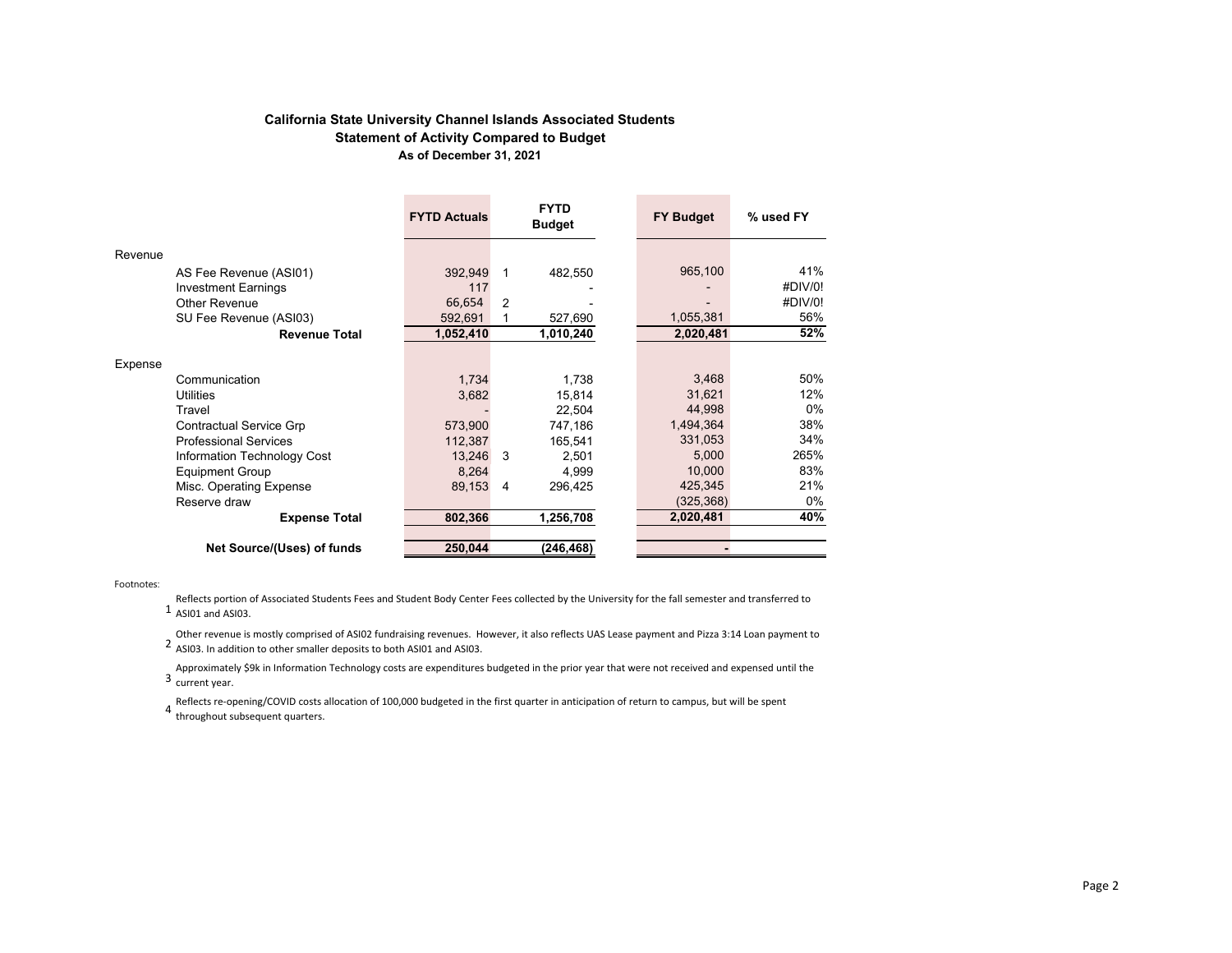#### **California State University Channel Islands Associated Students**

**For 6 Months Ended December 31, 2021**

|                                | <b>ASI Administration</b> |                          |                  |            |                          |                          | Student Government, Student Programming Board, The CI View |               |                       |            |                  |                          |        |
|--------------------------------|---------------------------|--------------------------|------------------|------------|--------------------------|--------------------------|------------------------------------------------------------|---------------|-----------------------|------------|------------------|--------------------------|--------|
|                                | ASI01-5A2001 and 5A9001   |                          |                  |            |                          |                          | ASI01-5A3001, 5A4001 and 5A6001                            |               |                       |            |                  |                          |        |
|                                | <b>FYTD</b>               | <b>FYTD</b>              | <b>Variances</b> | %          |                          | <b>FY</b>                | <b>FYTD</b>                                                |               | <b>FYTD</b> Variances | %          |                  | <b>FY</b>                |        |
|                                | Actual                    | <b>Budget</b>            |                  | Used       | <b>Projected</b>         | <b>Budget</b>            | Actual                                                     | <b>Budget</b> |                       | Used       | <b>Projected</b> | <b>Budget</b>            |        |
|                                | 12/31/21                  | 12/31/21                 |                  | <b>YTD</b> | FY 21/22                 | FY 21/22                 | 12/31/21                                                   | 12/31/21      |                       | <b>YTD</b> | FY 21/22         | FY 21/22                 |        |
| <b>REVENUE</b>                 |                           |                          |                  |            |                          |                          |                                                            |               |                       |            |                  |                          |        |
| AS Fee Revenue (ASI01)<br>1    | 179,734                   | 159,414                  | 20,320           | 28%        | 637,656                  | 637,656                  | 168,506                                                    | 71,708        | 96,798                | 59%        | 286,833          | 286,833                  |        |
| <b>Investment Earnings</b>     | 117                       | $\overline{\phantom{a}}$ | 117              | 0%         |                          |                          |                                                            |               |                       | 0%         |                  |                          |        |
| Other Revenue                  | 775                       | $\sim$                   | 775              | 0%         |                          | $\overline{\phantom{a}}$ | 2,394                                                      |               | 2,394                 | 0%         | 3,000            | $\sim$                   |        |
| SU Fee Revenue (ASI03)         |                           |                          |                  |            |                          | $\overline{\phantom{a}}$ |                                                            |               | $\overline{a}$        | 0%         |                  | ۰                        |        |
| <b>TOTAL</b>                   | 180,626                   | 159,414                  | 21,212           | 28%        | 637,656                  | 637,656                  | 170,900                                                    | 71,708        | 99,192                | 60%        | 289,833          | 286,833                  |        |
|                                |                           |                          |                  |            |                          |                          |                                                            |               |                       |            |                  |                          |        |
| <b>EXPENSES</b>                |                           |                          |                  |            |                          |                          |                                                            |               |                       |            |                  |                          |        |
| Communication                  | 272                       | 408                      | 136              | 33%        | 816                      | 816                      | 272                                                        | 412           | 140                   | 33%        | 816              | 816                      |        |
| <b>Utilities</b>               |                           |                          |                  | 0%         |                          |                          |                                                            |               |                       | 0%         |                  |                          |        |
| Travel                         | $\overline{\phantom{a}}$  | 2,072                    | 2,072            | 0%         | 4,143                    | 4,143                    | ÷                                                          | 10,680        | 10,680                | 0%         | 21,355           | 21,355                   |        |
| <b>Contractual Service Grp</b> | 121,360                   | 242,752                  | 121,392          | 25.00%     | 485,500                  | 485,500                  | 136,423                                                    | 103,507       | (32, 916)             | 66%        | 207,009          | 207,009                  | $\leq$ |
| <b>Professional Services</b>   | 41,190                    | 30,392                   | (10, 798)        | 67.76%     | 60,786                   | 60,786                   | 15,097                                                     | 11,848        | (3, 249)              | 64%        | 23,697           | 23,697                   |        |
| Information Technology Cost    | 993                       |                          | (993)            | 0%         |                          |                          | 2,973                                                      |               | (2, 973)              | 0%         |                  |                          |        |
| Misc. Operating Expense        | 4,816                     | 18,204                   | 13,388           | 6%         | 86,411                   | 86,411                   | 13,741                                                     | 15,712        | 1,971                 | 40%        | 33,956           | 33,956                   |        |
| Reserve draw                   |                           |                          |                  |            |                          |                          |                                                            |               |                       |            |                  | ٠                        |        |
| <b>TOTAL</b>                   | 168,631                   | 293,828                  | 125,197          | 26%        | 637,656                  | 637,656                  | 168,506                                                    | 142,159       | (26, 347)             | 59%        | 286,833          | 286,833                  |        |
|                                |                           |                          |                  |            |                          |                          |                                                            |               |                       |            |                  |                          |        |
| Net Source/(Uses) of funds     | 11,995                    | (134, 414)               | 146,409          |            | $\overline{\phantom{0}}$ | $\overline{\phantom{0}}$ | 2,394                                                      | (70, 451)     | 72,845                |            | 3,000            | $\overline{\phantom{a}}$ |        |

|               | 5A2001 and 5A9001 |                          |                |                          |               | ASI01-5A3001, 5A4001 and 5A6001 |               |                  |            |                  |                          |
|---------------|-------------------|--------------------------|----------------|--------------------------|---------------|---------------------------------|---------------|------------------|------------|------------------|--------------------------|
| <b>FYTD</b>   | <b>FYTD</b>       | <b>Variances</b>         | %              |                          | <b>FY</b>     | <b>FYTD</b>                     | <b>FYTD</b>   | <b>Variances</b> | %          |                  | <b>FY</b>                |
| <b>Actual</b> | <b>Budget</b>     |                          | Used           | <b>Projected</b>         | <b>Budget</b> | <b>Actual</b>                   | <b>Budget</b> |                  | Used       | <b>Projected</b> | <b>Budget</b>            |
| 31/21         | 12/31/21          |                          | <b>YTD</b>     | FY 21/22                 | FY 21/22      | 12/31/21                        | 12/31/21      |                  | <b>YTD</b> | FY 21/22         | FY 21/22                 |
|               |                   |                          |                |                          |               |                                 |               |                  |            |                  |                          |
| 9,734         | 159,414           | 20,320                   | 28%            | 637,656                  | 637,656       | 168,506                         | 71,708        | 96,798           | 59%        | 286,833          | 286,833                  |
| 117           |                   | 117                      | 0%             |                          |               |                                 |               |                  | 0%         |                  |                          |
| 775           |                   | 775                      | 0%             | $\overline{\phantom{a}}$ |               | 2,394                           |               | 2,394            | 0%         | 3,000            | ٠.                       |
|               |                   | $\overline{a}$           | $\overline{a}$ | ÷                        |               |                                 |               |                  | 0%         |                  | $\overline{\phantom{a}}$ |
| 0,626         | 159,414           | 21,212                   | 28%            | 637,656                  | 637,656       | 170,900                         | 71,708        | 99,192           | 60%        | 289,833          | 286,833                  |
|               |                   |                          |                |                          |               |                                 |               |                  |            |                  |                          |
|               |                   |                          |                |                          |               |                                 |               |                  |            |                  |                          |
| 272           | 408               | 136                      | 33%            | 816                      | 816           | 272                             | 412           | 140              | 33%        | 816              | 816                      |
|               |                   | $\overline{\phantom{0}}$ | 0%             |                          |               |                                 |               |                  | 0%         |                  |                          |
|               | 2,072             | 2,072                    | 0%             | 4,143                    | 4,143         | $\overline{\phantom{a}}$        | 10,680        | 10,680           | 0%         | 21,355           | 21,355                   |
| 1,360         | 242,752           | 121,392                  | 25.00%         | 485,500                  | 485,500       | 136,423                         | 103,507       | (32,916)         | 66%        | 207,009          | 207,009                  |
| 1,190         | 30,392            | (10, 798)                | 67.76%         | 60,786                   | 60,786        | 15,097                          | 11,848        | (3, 249)         | 64%        | 23,697           | 23,697                   |
| 993           |                   | (993)                    | 0%             |                          |               | 2,973                           |               | (2,973)          | 0%         | ÷                |                          |
| 4,816         | 18,204            | 13,388                   | 6%             | 86,411                   | 86,411        | 13,741                          | 15,712        | 1,971            | 40%        | 33,956           | 33,956                   |
|               |                   |                          |                |                          |               |                                 |               |                  |            |                  |                          |
| 8,631         | 293,828           | 125,197                  | 26%            | 637,656                  | 637,656       | 168,506                         | 142,159       | (26, 347)        | 59%        | 286,833          | 286,833                  |
|               |                   |                          |                |                          |               |                                 |               |                  |            |                  |                          |
| 1,995         | (134, 414)        | 146,409                  |                |                          |               | 2,394                           | (70, 451)     | 72,845           |            | 3,000            | $\overline{\phantom{0}}$ |

#### Footnotes:

1) Reflects portion of Associated Students Fees collected by the University for the fall semester and transferred to ASI01. For illustration purposes, the fee has been distributed amongst all ASI01 departments as budgeted under FYTD Actuals. But the transfer rests within ASI Administration Department 5A2001

2) ASI Programs appear overspent as professional staff salaries were charged here by mistake. A correction of charges will be made as soon as possible.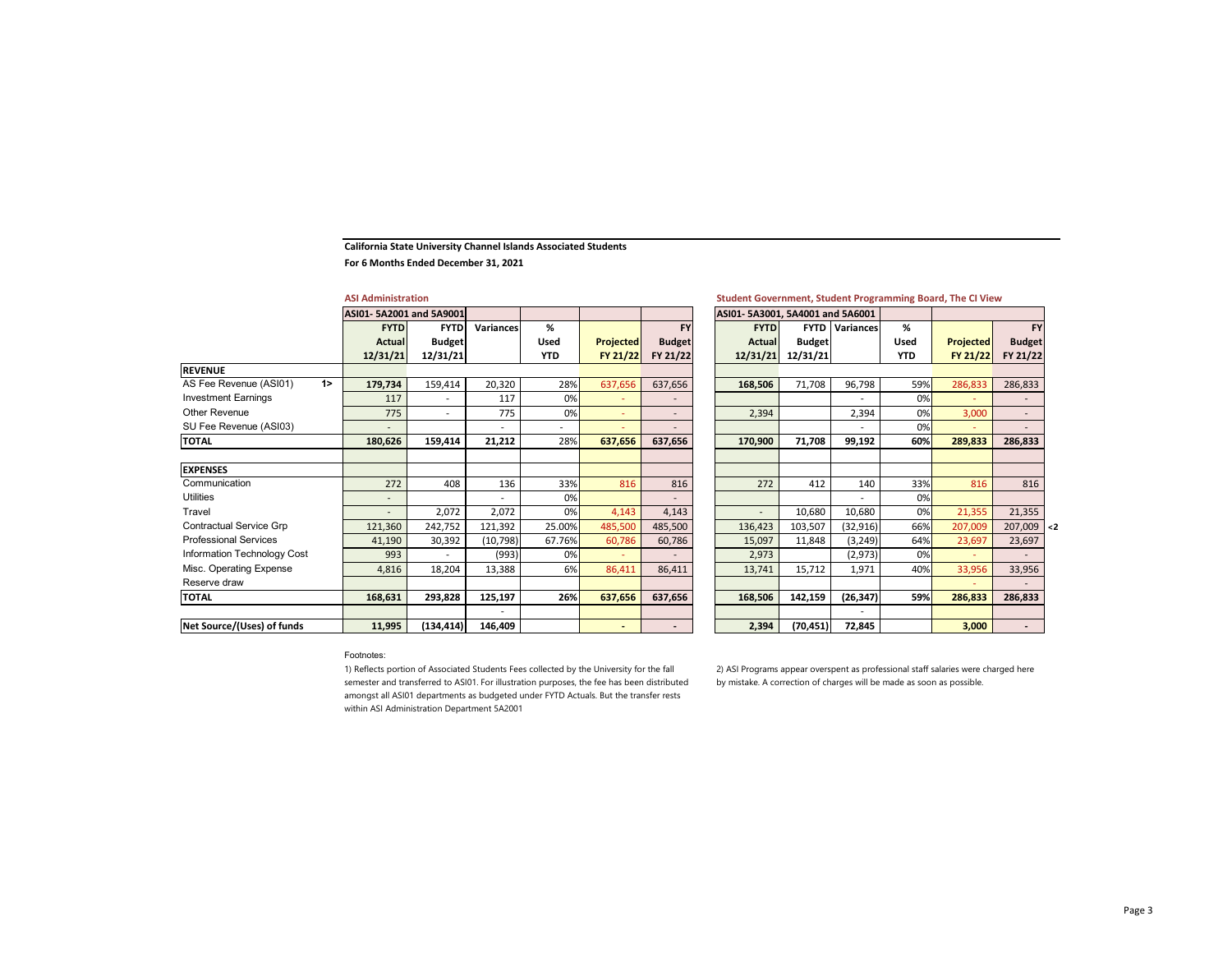#### **California State University Channel Islands Associated Students**

**For 6 Months Ended December 31, 2021**

|                                |                          | Student Organizations & Campus Partners |                       |             |                  |                          |                       | Student Union & Student Programming |        |
|--------------------------------|--------------------------|-----------------------------------------|-----------------------|-------------|------------------|--------------------------|-----------------------|-------------------------------------|--------|
|                                |                          | ASI01- Other Departments; 5A7001-5A8013 |                       |             |                  |                          | ASI03-5A1001 & 5A4001 |                                     |        |
|                                | <b>FYTD</b>              |                                         | <b>FYTD Variances</b> | %           |                  | <b>FY</b>                | <b>FYTD</b>           | <b>FYTD</b>                         | Varian |
|                                | <b>Actual</b>            | <b>Budget</b>                           |                       | <b>Used</b> | <b>Projected</b> | <b>Budget</b>            | <b>Actual</b>         | <b>Budget</b>                       |        |
|                                | 12/31/21                 | 12/31/21                                |                       | <b>YTD</b>  | FY 21/22         | FY 21/22                 | 12/31/21              | 12/31/21                            |        |
| <b>REVENUE</b>                 |                          |                                         |                       |             |                  |                          |                       |                                     |        |
| 1<br>AS Fee Revenue (ASI01)    | 44,709                   | 10,153                                  |                       | 110%        | 40,611           | 40,611                   | $\sim$                |                                     |        |
| <b>Investment Earnings</b>     |                          |                                         | $\blacksquare$        | 0%          |                  | $\overline{\phantom{a}}$ |                       |                                     |        |
| <b>Other Revenue</b>           | ٠                        |                                         | $\blacksquare$        | 0%          |                  | $\overline{\phantom{a}}$ | 17,125                |                                     | 17,1   |
| SU Fee Revenue (ASI03)         |                          |                                         |                       | 0%          |                  |                          | 592,691               | 527,690                             | 65,0   |
| <b>TOTAL</b>                   | 44,709                   | 10,153                                  | 34,556                | 110%        | 40,611           | 40,611                   | 609,816               | 527,690                             | 82,1   |
| <b>EXPENSES</b>                |                          |                                         |                       |             |                  |                          |                       |                                     |        |
| Communication                  | $\overline{\phantom{a}}$ | $\blacksquare$                          | $\blacksquare$        | 0%          | $\blacksquare$   | $\overline{\phantom{a}}$ | 1,190                 | 15,814                              | 14,6   |
| <b>Utilities</b>               |                          | ٠                                       |                       | 0%          |                  | ۰.                       | 3,682                 | 15,814                              | 12,1   |
| Travel                         |                          |                                         |                       | 0%          |                  |                          |                       | 9,752                               | 9,7    |
| <b>Contractual Service Grp</b> | 17,198                   | 35,663                                  | 18,465                | 24%         | 71,327           | 71,327                   | 298,920               | 365,264                             | 66,3   |
| <b>Professional Services</b>   | 18,261                   | 19,957                                  | 1,696                 |             | 39,884           | 39,884                   | 35,123                | 103,344                             | 68,2   |
| Information Technology Cost    |                          |                                         |                       | 0%          |                  |                          | 9,280                 | 2,501                               | (6,7)  |
| Misc. Operating Expense        | 9,250                    | 52,399                                  | 43,149                | 7%          | 124,768          | 124,768                  | 48,586                | 140,110                             | 91,5   |
| Reserve draw                   |                          |                                         |                       |             | (195, 368)       | (195, 368) < 3           |                       |                                     |        |
| <b>TOTAL</b>                   | 44,709                   | 108,019                                 | 63,310                | 110%        | 40,611           | 40,611                   | 396,780               | 652,599                             | 255,8  |
|                                |                          |                                         |                       |             |                  |                          |                       |                                     |        |
| Net Source/(Uses) of funds     |                          | (97, 866)                               | 97,866                | 0%          |                  |                          | 213,036               | (124,909)                           | 337,9  |

## **Student Organizations & Campus Partners**

## **Organizations & Campus Partners Student Union & Student Programming Board**

|        |               |                  |             |                          | ASI03-5A1001 & 5A4001 |                          |     |                          |            |             |                          | SI01- Other Departments; 5A7001-5A8013 |               |
|--------|---------------|------------------|-------------|--------------------------|-----------------------|--------------------------|-----|--------------------------|------------|-------------|--------------------------|----------------------------------------|---------------|
|        | <b>FY</b>     |                  | %           | Variances                | <b>FYTD</b>           | <b>FYTD</b>              |     | <b>FY</b>                |            | %           | <b>FYTD Variances</b>    |                                        | <b>FYTD</b>   |
|        | <b>Budget</b> | <b>Projected</b> | <b>Used</b> |                          | <b>Budget</b>         | <b>Actual</b>            |     | <b>Budget</b>            | Projected  | <b>Used</b> |                          | <b>Budget</b>                          | <b>Actual</b> |
|        | FY 21/22      | FY 21/22         | <b>YTD</b>  |                          | 12/31/21              | 12/31/21                 |     | FY 21/22                 | FY 21/22   | <b>YTD</b>  |                          | 12/31/21                               | 12/31/21      |
|        |               |                  |             |                          |                       |                          |     |                          |            |             |                          |                                        |               |
|        |               |                  | 0%          | $\overline{\phantom{0}}$ |                       | $\overline{\phantom{a}}$ |     | 40,611                   | 40,611     | 110%        |                          | 10,153                                 | 44,709        |
|        |               |                  | 0%          |                          |                       |                          |     |                          |            | 0%          |                          |                                        |               |
| $\leq$ | $\equiv$      | 30,451           | 0%          | 17,125                   |                       | 17,125                   |     | $\overline{\phantom{a}}$ |            | 0%          | $\overline{\phantom{a}}$ |                                        | ٠             |
|        | 1,055,381     | 1,055,381        | 56%         | 65,001                   | 527,690               | 592,691                  |     |                          |            | 0%          |                          |                                        |               |
|        | 1,055,381     | 1,085,832        | 58%         | 82,126                   | 527,690               | 609,816                  |     | 40,611                   | 40,611     | 110%        | 34,556                   | 10,153                                 | 44,709        |
|        |               |                  |             |                          |                       |                          |     |                          |            |             |                          |                                        |               |
|        |               |                  |             |                          |                       |                          |     |                          |            |             |                          |                                        |               |
|        | 1,836         | 1,836            | 65%         | 14,624                   | 15,814                | 1,190                    |     | $\overline{\phantom{0}}$ |            | 0%          |                          | $\overline{\phantom{0}}$               | ٠             |
|        | 31,621        | 31,621           | 12%         | 12,132                   | 15,814                | 3,682                    |     | $\overline{\phantom{0}}$ | ٠          | 0%          |                          | $\overline{\phantom{0}}$               |               |
|        | 19,500        | 19,500           | 0%          | 9,752                    | 9,752                 |                          |     | $\overline{\phantom{0}}$ |            | 0%          |                          |                                        |               |
|        | 730,528       | 730,528          | 41%         | 66,344                   | 365,264               | 298,920                  |     | 71,327                   | 71,327     | 24%         | 18,465                   | 35,663                                 | 17,198        |
|        | 206,686       | 206,686          | 17%         | 68,221                   | 103,344               | 35,123                   |     | 39,884                   | 39,884     |             | 1,696                    | 19,957                                 | 18,261        |
|        | 5,000         | 5,000            | 186%        | (6, 779)                 | 2,501                 | 9,280                    |     |                          |            | 0%          |                          |                                        |               |
|        | 190,210       | 190,210          | 26%         | 91,524                   | 140,110               | 48,586                   |     | 124,768                  | 124,768    | 7%          | 43,149                   | 52,399                                 | 9,250         |
| $<$ 5  | (130,000)     | (130,000)        |             |                          |                       |                          | $3$ | (195, 368)               | (195, 368) |             |                          |                                        |               |
|        | 1,055,381     | 1,055,381        | 38%         | 255,819                  | 652,599               | 396,780                  |     | 40,611                   | 40,611     | 110%        | 63,310                   | 108,019                                | 44,709        |
|        |               |                  |             |                          |                       |                          |     |                          |            |             |                          |                                        |               |
|        | ٠             | 30,451           | 0%          | 337,945                  | (124, 909)            | 213,036                  |     | -                        | ٠          | 0%          | 97,866                   | (97, 866)                              | ۰.            |

### Footnotes:

3) Reflects reserve allocation approved by the ASI Board of Directors should any expenses not be covered by the ASI01 allocation at the end of the year.

## Footnotes:

4) Projected Student Union ASI03 revenue includes: \$6,000.00 - ATM Provider Stipend, \$3,895 - Pizza 3:14 Loan Repayment, and \$20,556 - UAS Lease Payment. A budget correction in Q2 will update the FY Budget to reflect these projected revenues.

5) \$30k Student Programming Board and \$100k Student Union Re-Opening/COVID Costs budgeted as reserve draw, a budget transfer reflect this as SU Fee revenue.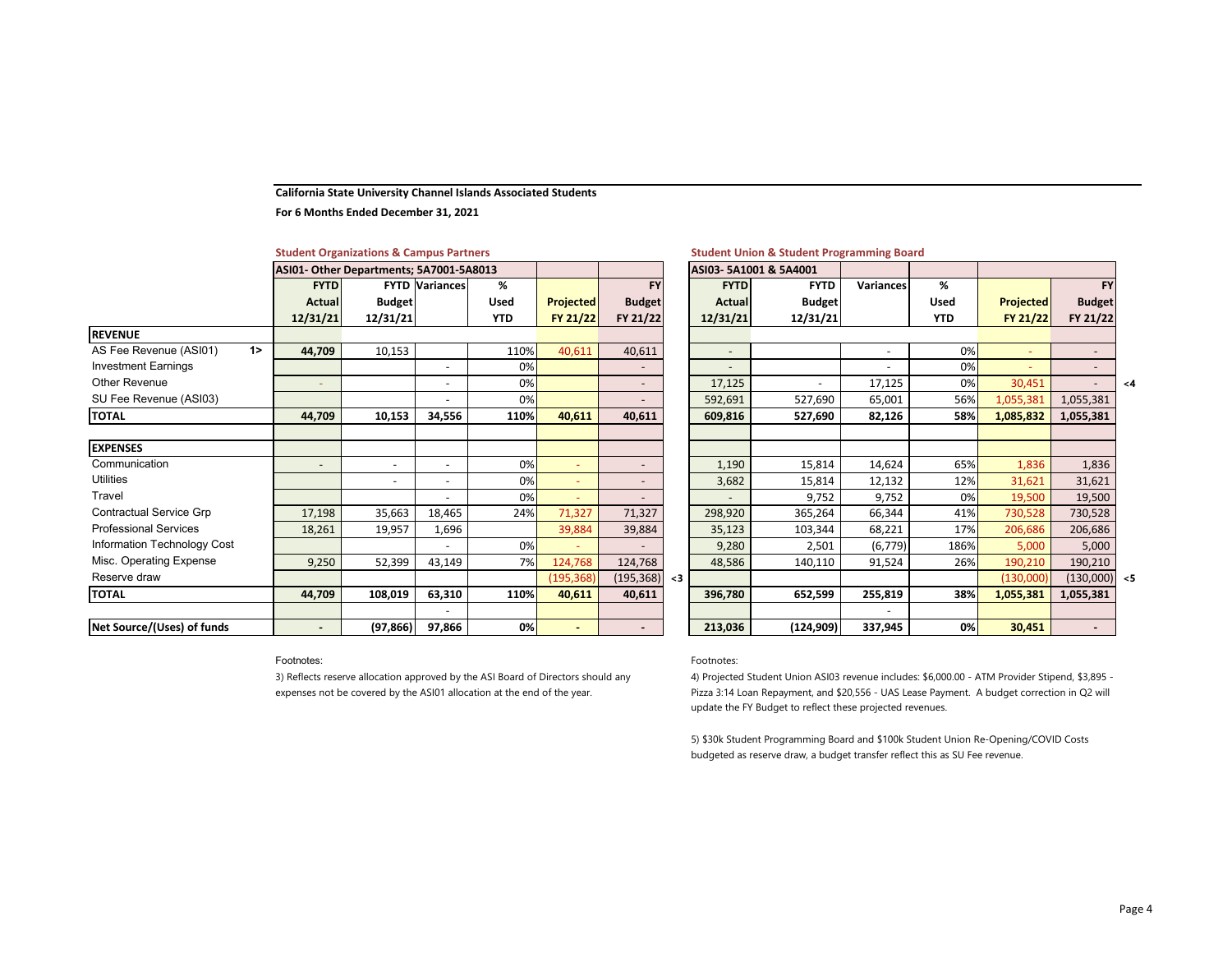**California State University Channel Islands Associated Students**

**For 6 Months Ended December 31, 2021**

#### **ASI01 & ASI03**

|                                | <b>TOTAL</b>  |                |           |            |                  | <b>ASI02-Student Organizations</b> |                          |                   |                          |             |               |
|--------------------------------|---------------|----------------|-----------|------------|------------------|------------------------------------|--------------------------|-------------------|--------------------------|-------------|---------------|
|                                | <b>FYTD</b>   | <b>FYTD</b>    | Variances | %          |                  | <b>FY</b>                          | <b>FYTD</b>              | <b>FYTD</b>       | <b>Variances</b>         | %           | <b>FY</b>     |
|                                | <b>Actual</b> | <b>Budget</b>  |           | Used       | <b>Projected</b> | <b>Budget</b>                      | Actual                   | <b>Budget</b>     |                          | <b>Used</b> | <b>Budget</b> |
|                                | 12/31/21      | 12/31/21       |           | <b>YTD</b> | <b>FY 21/22</b>  | FY 21/22                           |                          | 12/31/21 12/31/21 |                          | <b>YTD</b>  | FY 21/22      |
| <b>REVENUE</b>                 |               |                |           |            |                  |                                    |                          |                   |                          |             |               |
| AS Fee Revenue (ASI01)<br>1    | 392,949       | 241,275        | 151,674   | 41%        | 965,100          | 965,100                            | $\overline{\phantom{a}}$ |                   | $\overline{\phantom{a}}$ | 0%          |               |
| <b>Investment Earnings</b>     | 117           | -              | 117       | 0%         |                  |                                    | $\overline{\phantom{a}}$ |                   | $\sim$                   | 0%          | $\sim$        |
| Other Revenue                  | 20,294        | $\blacksquare$ | 20,294    | 0%         | 33,451           | $\overline{\phantom{0}}$           | 46,360                   |                   | 46,360                   | 0%          |               |
| SU Fee Revenue (ASI03)         | 592,691       | 527,690        | 65,001    | 56%        | 1,055,381        | 1,055,381                          |                          |                   |                          | 0%          |               |
| <b>TOTAL</b>                   | 1,006,050     | 768,965        | 237,085   | 50%        | 2,053,932        | 2,020,481                          | 46,360                   |                   | 46,360                   | 0%          |               |
|                                |               |                |           |            |                  |                                    |                          |                   |                          |             |               |
| <b>EXPENSES</b>                |               |                |           |            |                  |                                    |                          |                   |                          |             |               |
| Communication                  | 1,734         | 16,634         | 14,900    | 50%        | 3,468            | 3,468                              | $\overline{\phantom{a}}$ |                   | $\overline{\phantom{a}}$ | 0%          |               |
| <b>Utilities</b>               | 3,682         | 15,814         | 12,132    | 12%        | 31,621           | 31,621                             | $\overline{\phantom{a}}$ |                   | $\overline{\phantom{a}}$ | 0%          | $\sim$        |
| Travel                         |               | 22,504         | 22,504    | 0%         | 44,998           | 44,998                             | $\blacksquare$           |                   | $\overline{\phantom{a}}$ | 0%          | $\sim$        |
| <b>Contractual Service Grp</b> | 573,900.15    | 747,186        | 173,286   | 38%        | 1,494,364        | 1,494,364                          | $\blacksquare$           |                   | $\sim$                   | 0%          |               |
| <b>Professional Services</b>   | 109,671       | 165,541        | 55,870    | 33%        | 331,053          | 331,053                            | 2,716                    |                   | (2,716)                  |             |               |
| Information Technology Cost    | 13,246        | 2,501          | (10, 745) | 265%       | 5,000            | 5,000                              |                          |                   |                          | 0%          |               |
| Misc. Operating Expense        | 76,393        | 226,425        | 150,032   | 18%        | 435,345          | 435,345                            | 21,024                   |                   | (21, 024)                | 0%          |               |
| Reserve draw                   |               |                |           | 0%         | (325, 368)       | (325, 368)                         |                          |                   |                          |             |               |
| <b>TOTAL</b>                   | 778,625       | 1,196,605      | 417,980   | 39%        | 2,020,481        | 2,020,481                          | 23,740                   |                   | (23, 740)                | 0%          |               |
|                                |               |                |           |            |                  |                                    |                          |                   |                          |             |               |
| Net Source/(Uses) of funds     | 227,425       | (427, 640)     | 655,065   | 0%         | 33,451           | $\overline{\phantom{a}}$           | 22,619                   |                   | 22,619                   | 0%          |               |

|               | <b>ASI02-Student Organizations</b> |                  |             |               |
|---------------|------------------------------------|------------------|-------------|---------------|
| <b>FYTD</b>   | <b>FYTD</b>                        | <b>Variances</b> | %           | <b>FY</b>     |
| <b>Actual</b> | <b>Budget</b>                      |                  | <b>Used</b> | <b>Budget</b> |
| 12/31/21      | 12/31/21                           |                  | <b>YTD</b>  | FY 21/22      |
|               |                                    |                  |             |               |
|               |                                    |                  | 0%          |               |
|               |                                    |                  | 0%          |               |
| 46,360        |                                    | 46,360           | 0%          |               |
|               |                                    |                  | 0%          |               |
| 46,360        |                                    | 46,360           | 0%          |               |
|               |                                    |                  |             |               |
|               |                                    |                  |             |               |
|               |                                    |                  | 0%          |               |
|               |                                    |                  | 0%          |               |
|               |                                    |                  | 0%          |               |
|               |                                    |                  | 0%          |               |
| 2,716         |                                    | (2,716)          |             |               |
|               |                                    |                  | 0%          |               |
| 21,024        |                                    | (21, 024)        | 0%          |               |
|               |                                    |                  |             |               |
| 23,740        |                                    | (23, 740)        | 0%          |               |
|               |                                    |                  |             |               |
| 22.619        |                                    | 22.619           | 0%          |               |

## Footnotes:

**^6**

6) As a whole ASI01 and ASI03 are underspent for the 2nd Quarter. *(Some variables for this include restrictions in programming and ability to use funds as designated due to COVID-19, salary savings in contractual services due to vacancies, and attrition in Student Organization re-registration for fall 2021, where some funds are not being used at present).*